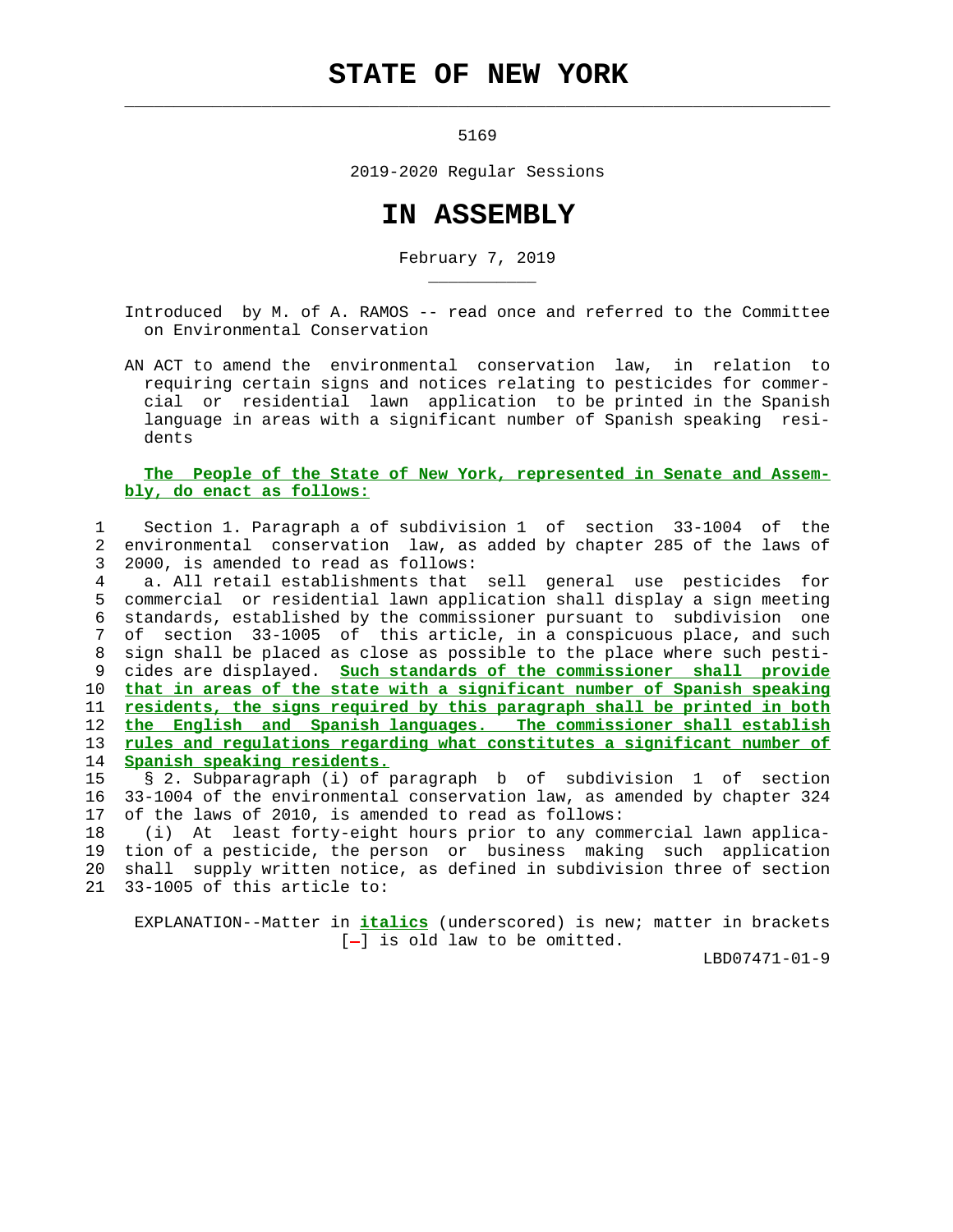A. 5169 2

 1 A. occupants of all dwellings, as defined in paragraph d of subdivi- 2 sion five of section 33-0905 of this article, on abutting property with 3 a boundary that is within one hundred fifty feet of the site of such 4 application; and to owners, owners' agents, or other persons in a posi- 5 tion of authority for all other types of premises, as defined in para- 6 graph d of subdivision five of section 33-0905 of this article, that are 7 on abutting property with a boundary that is within one hundred fifty 8 feet of the site of such application. **The written notice required by** 9 **this paragraph shall be printed in both the English and Spanish** 10 **languages in areas of the state with a significant number of Spanish** 11 **speaking residents. The commissioner shall establish rules and regu-** 12 **lations regarding what constitutes a significant number of Spanish** 13 **speaking residents.** Owners or owners' agents of multiple family dwell- 14 ings shall supply such written notice to the occupants of such multiple 15 family dwellings and for all other types of premises, owners, owners' 16 agents or other persons in a position of authority shall post such writ- 17 ten notice in a manner specified by the commissioner; and 18 B. owners, owners' agents or other persons in positions of authority 19 for multiple family dwellings, the property of which is the site of such 20 application. Owners, or owners' agents of multiple family dwellings 21 shall supply such written notice to the occupants of such multiple fami- 22 ly dwellings in a manner specified by the commissioner. 23 § 3. Subparagraph (i) of paragraph c of subdivision 1 of section 24 33-1004 of the environmental conservation law, as added by chapter 285 25 of the laws of 2000, is amended to read as follows: 26 (i) All persons performing residential lawn applications treating an 27 area more than one hundred square feet shall affix markers to be placed 28 within or along the perimeter of the area where pesticides will be 29 applied. Markers are to be placed so as to be clearly visible to persons 30 immediately outside the perimeter of such property. Such markers shall 31 be posted at least twelve inches above the ground and shall be at least 32 four inches by five inches in size. **Furthermore, such markers shall be** 33 **printed in both the English and Spanish languages in areas of the state** 34 **with a significant number of Spanish speaking residents. The commis-** 35 **sioner shall establish rules and regulations regarding what constitutes** 36 **a significant number of Spanish speaking residents.** 37 § 4. The opening paragraph of subdivision 1 of section 33-1005 of the 38 environmental conservation law, as added by chapter 285 of the laws of 39 2000, is amended to read as follows: 40 The commissioner shall promulgate rules and regulations establishing 41 uniform standards for a consumer pesticide use information sign which 42 shall be placed in retail establishments that sell general use pesti- 43 cides for commercial or residential lawn application. **Such uniform stan-** 44 **dards shall require that signs in areas of the state with a significant** 45 **number of Spanish speaking residents be printed in both the English and** 46 **Spanish languages. The commissioner shall establish rules and regu-** 47 **lations regarding what constitutes a significant number of Spanish** 48 **speaking residents.** This sign shall contain the following information: 49 § 5. Subdivision 2 of section 33-1005 of the environmental conserva- 50 tion law, as added by chapter 285 of the laws of 2000, is amended to 51 read as follows: 52 2. The commissioner shall prepare and publish, in consultation with 53 the commissioner of health, educational materials**, in both the English** 54 **and Spanish languages,** explaining the requirements of paragraphs b and c 55 of subdivision one of section 33-1004 of this article and section three